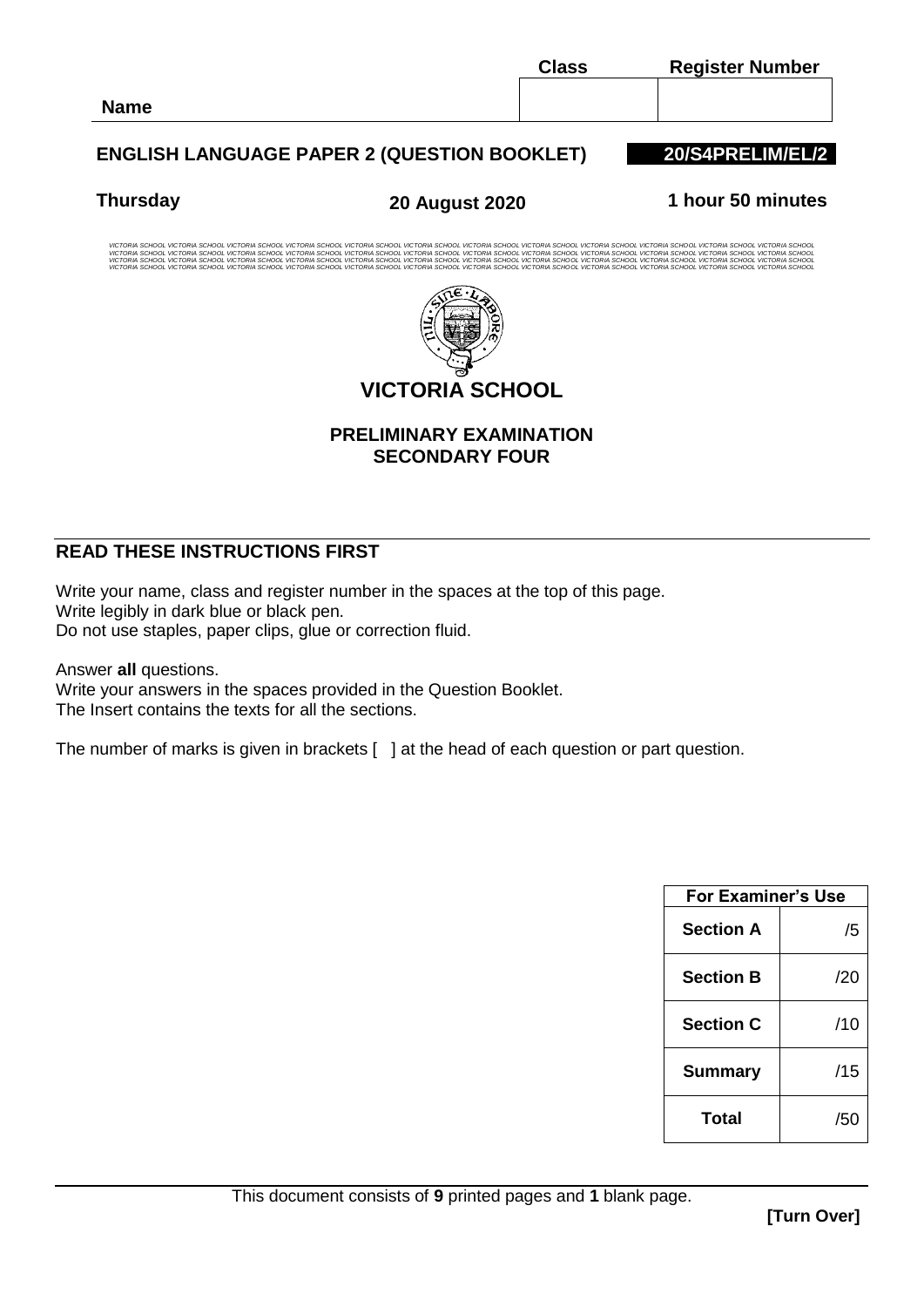# **Section A [5 marks]**

|              | Refer to the poster (Text 1) on page 2 of the Insert for Questions 1-4.                                                                                                                                |       |
|--------------|--------------------------------------------------------------------------------------------------------------------------------------------------------------------------------------------------------|-------|
| 1            | What are the images of the individuals raising their hands next to the title <b>SAFVC</b><br>in the poster trying to establish?                                                                        |       |
|              |                                                                                                                                                                                                        | $[1]$ |
|              |                                                                                                                                                                                                        |       |
| $\mathbf{2}$ | Refer to the section headed Be a Part of our National Defence and identify two<br>reasons why individuals might be interested in joining the SAF Volunteer Corps<br>(SAFVC). Answer in your own words. |       |
|              |                                                                                                                                                                                                        |       |
|              |                                                                                                                                                                                                        |       |
|              |                                                                                                                                                                                                        |       |
|              |                                                                                                                                                                                                        | [2]   |
| 3            | Give evidence of how the training for new enlistees will be progressive.                                                                                                                               |       |
|              |                                                                                                                                                                                                        |       |
|              |                                                                                                                                                                                                        | [1]   |
| 4            | Which sentence gives the main message of the poster?                                                                                                                                                   |       |
|              |                                                                                                                                                                                                        | [1]   |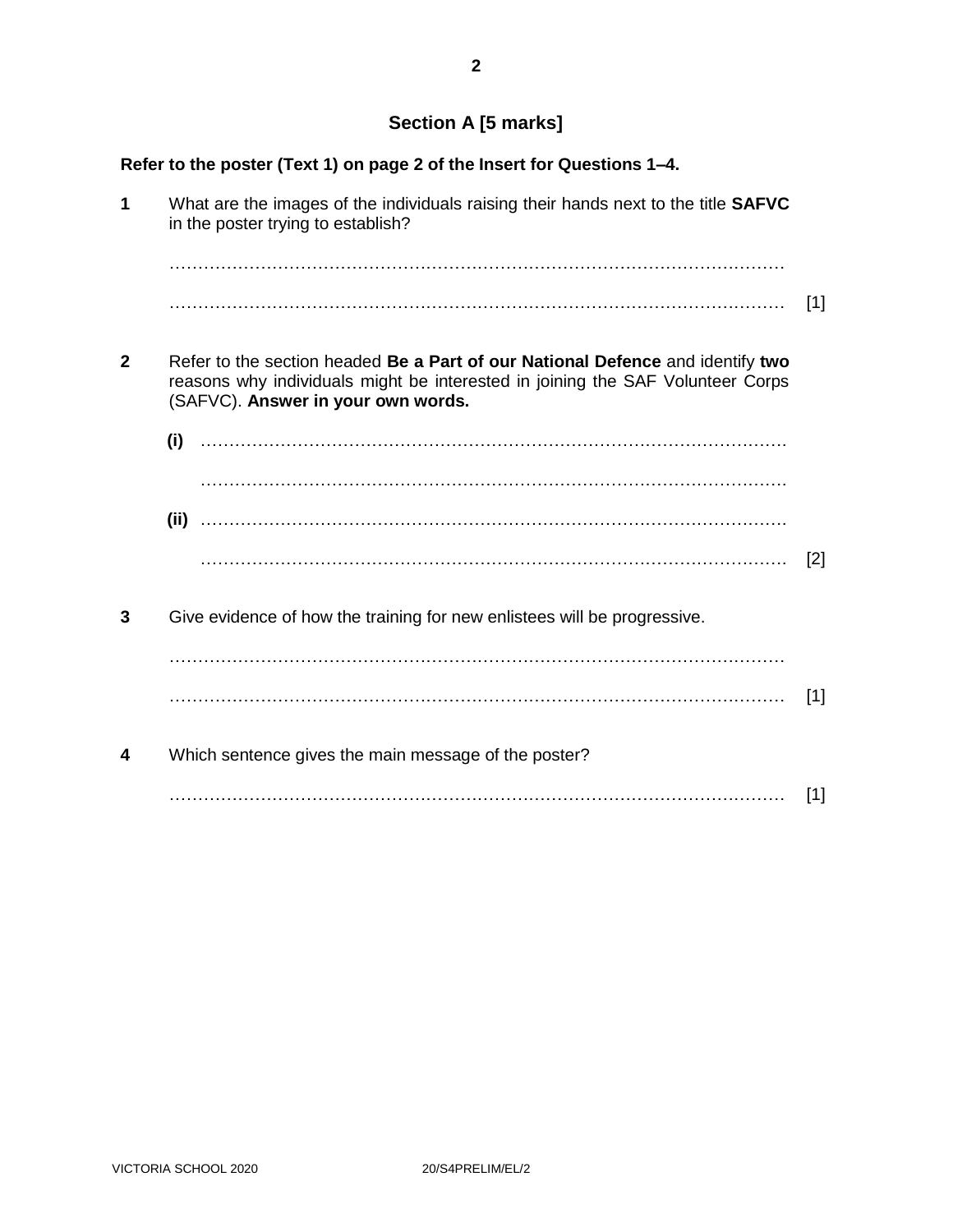## **Section B [20 marks]**

| Refer to Text 2 on pages 3 and 4 of the Insert for Questions 5-14. |                                                                                                                                                       |       |
|--------------------------------------------------------------------|-------------------------------------------------------------------------------------------------------------------------------------------------------|-------|
| 5                                                                  | (a) What is the writer comparing her body to in Paragraph 1?                                                                                          |       |
|                                                                    |                                                                                                                                                       |       |
|                                                                    |                                                                                                                                                       | $[1]$ |
|                                                                    | (b) Why does the writer describe her body in this way?                                                                                                |       |
|                                                                    |                                                                                                                                                       |       |
|                                                                    |                                                                                                                                                       | $[1]$ |
|                                                                    |                                                                                                                                                       |       |
| 6                                                                  | At the beginning of the text, the writer tells us how her body is under much strain.<br>Explain how the language used in Paragraph 2 emphasises this. |       |
|                                                                    | Support your ideas with three details from the paragraph.                                                                                             |       |
|                                                                    |                                                                                                                                                       |       |
|                                                                    |                                                                                                                                                       |       |
|                                                                    |                                                                                                                                                       |       |
|                                                                    |                                                                                                                                                       |       |
|                                                                    |                                                                                                                                                       |       |
|                                                                    |                                                                                                                                                       | $[3]$ |
| 7                                                                  | From Paragraph 3, give two clues in the surroundings that help the writer to locate                                                                   |       |
|                                                                    | water.                                                                                                                                                |       |
|                                                                    | (i)                                                                                                                                                   | $[1]$ |
|                                                                    |                                                                                                                                                       | $[1]$ |
| 8                                                                  | 'I look at him. I smile at him. I greet him.' (lines 25-26)                                                                                           |       |
|                                                                    | What do the above short sentences tell us about the writer's actions?                                                                                 |       |
|                                                                    |                                                                                                                                                       |       |
|                                                                    |                                                                                                                                                       |       |
|                                                                    |                                                                                                                                                       | $[1]$ |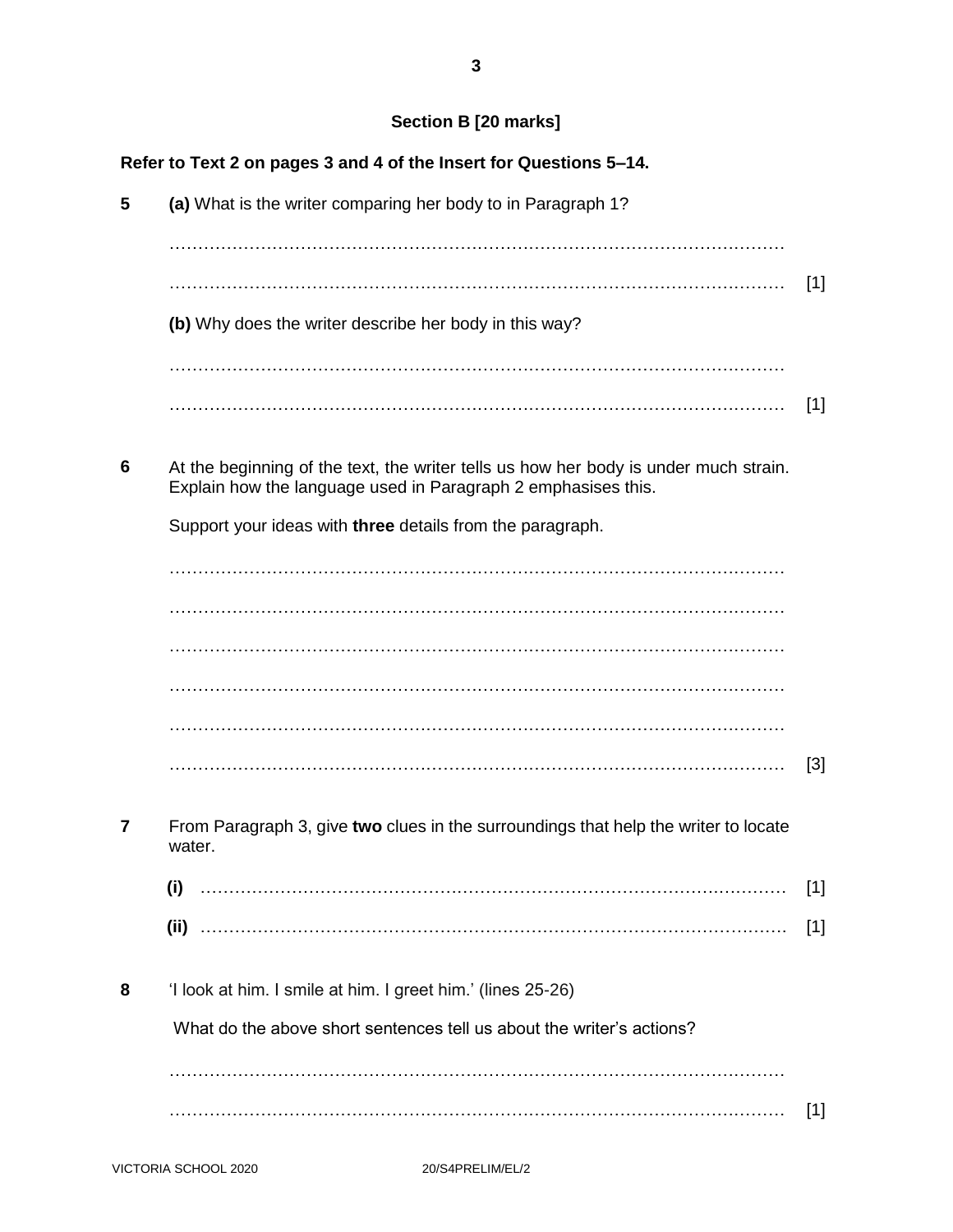| 9  | In Paragraph 4, what does 'stoic' suggest about the nomad's facial expression?                                                                                                                                                                                                                                   |       |  |
|----|------------------------------------------------------------------------------------------------------------------------------------------------------------------------------------------------------------------------------------------------------------------------------------------------------------------|-------|--|
|    |                                                                                                                                                                                                                                                                                                                  | $[1]$ |  |
| 10 | 'I find this long, bottle green tunic-coat with his mandarin collar beautiful and very<br>practical. A single closure is located at the base of the collarbone, consisting of a<br>series of cloth buttons. The garment is gathered at the waist by a large golden band<br>that serves as a belt.' (lines 31-34) |       |  |
|    | (a)<br>Refer to the above sentences. What does the writer want to emphasise<br>through the above descriptions?                                                                                                                                                                                                   |       |  |
|    |                                                                                                                                                                                                                                                                                                                  |       |  |
|    | What is the attitude of the writer here?<br>(b)                                                                                                                                                                                                                                                                  | $[1]$ |  |
|    |                                                                                                                                                                                                                                                                                                                  |       |  |
|    |                                                                                                                                                                                                                                                                                                                  | $[1]$ |  |
| 11 | Despite the language barrier, explain how communication was established<br>between the writer and the nomad in Paragraph 4. Answer in your own words.                                                                                                                                                            |       |  |
|    | Communication was established when:                                                                                                                                                                                                                                                                              |       |  |
|    | (i)                                                                                                                                                                                                                                                                                                              |       |  |
|    |                                                                                                                                                                                                                                                                                                                  | $[1]$ |  |
|    |                                                                                                                                                                                                                                                                                                                  |       |  |
|    |                                                                                                                                                                                                                                                                                                                  | $[1]$ |  |
| 12 | In Paragraph 5, identify a phrase of not more than seven words which shows that<br>the nomad was actually thrilled to see himself in the camera.                                                                                                                                                                 |       |  |
|    |                                                                                                                                                                                                                                                                                                                  |       |  |
|    |                                                                                                                                                                                                                                                                                                                  | [1]   |  |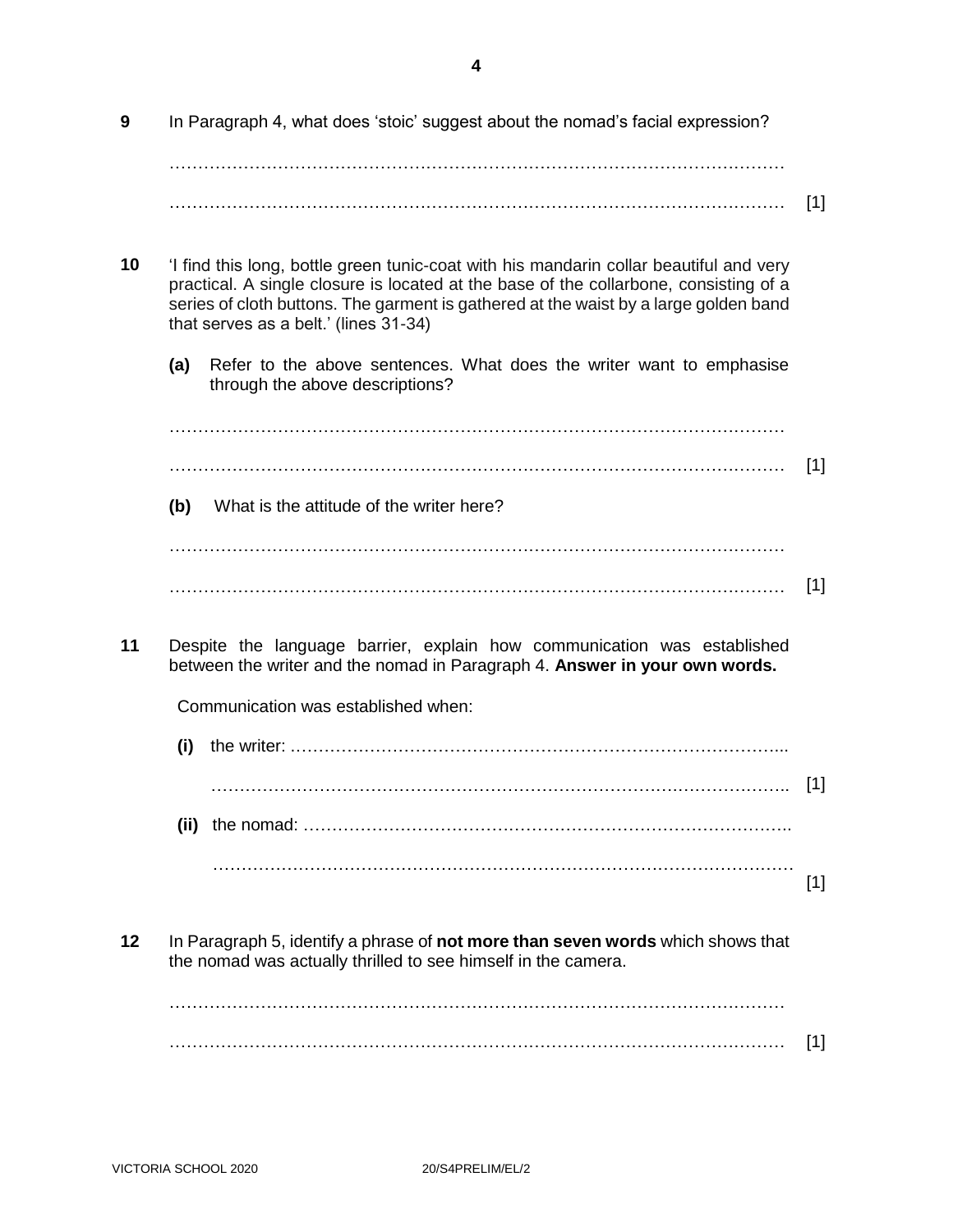**13** Refer to Paragraph 6. Explain how drinking tea is significant to the writer. Support your explanation with evidence from the same paragraph.

| $[1] \centering \label{eq:3}$ |  |
|-------------------------------|--|
|                               |  |
|                               |  |

**14** The structure of the text reflects the different stages of the writer's trek in Mongolia. Complete the flow chart by choosing one phrase to summarise each stage. There are some extra phrases in the box that you do not need to use.

#### **Stages of the trek**

| observing the perilous terrain | contemplating the latest events |
|--------------------------------|---------------------------------|
| cherishing the moment          | taking decisive action          |
| facing many constraints        | experiencing mixed emotions     |
| coming upon a native           |                                 |

#### **Flow chart**



[4]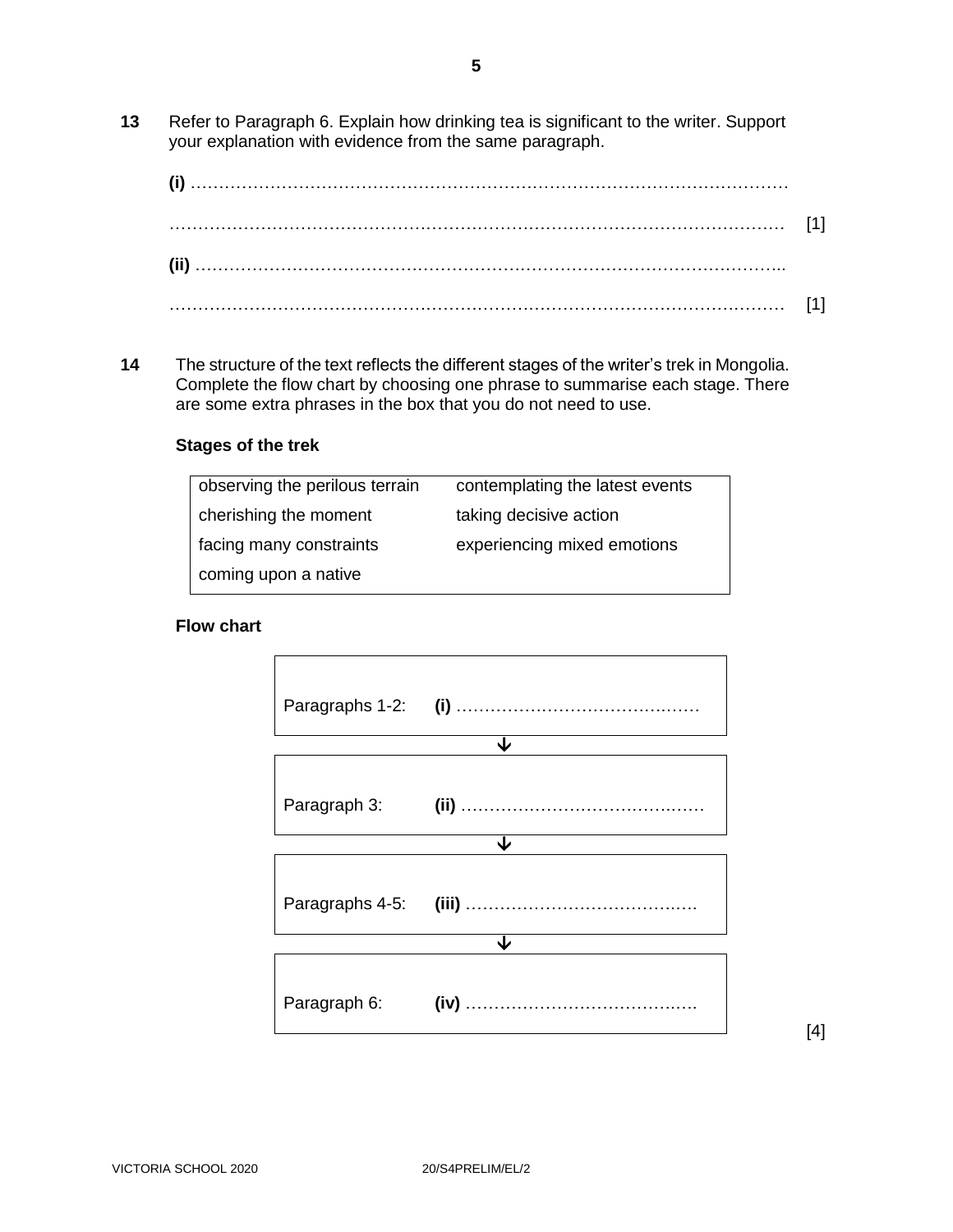# **Section C [25 marks]**

| Refer to Text 3 on pages 5-6 of the Insert for Questions 15-21. |              |                                                                                                                                                                                                                                |                |
|-----------------------------------------------------------------|--------------|--------------------------------------------------------------------------------------------------------------------------------------------------------------------------------------------------------------------------------|----------------|
| 15                                                              | following.   | According to Paragraph 1, give evidence that indicate rock still has a passionate                                                                                                                                              |                |
|                                                                 | (i)          |                                                                                                                                                                                                                                |                |
|                                                                 | (ii)         |                                                                                                                                                                                                                                | $[1]$<br>$[1]$ |
| 16                                                              |              | What does the phrase 'fall into a handful of predictable tropes' (line 5) suggest<br>about the writer's attitude towards articles that defend the popularity of rock?                                                          |                |
|                                                                 |              |                                                                                                                                                                                                                                | $[1]$          |
| 17                                                              | isn't dead'. | Identify the two reasons given in Paragraph 1 why certain writers believe that 'rock                                                                                                                                           |                |
|                                                                 | (i)          |                                                                                                                                                                                                                                |                |
|                                                                 | (ii)         |                                                                                                                                                                                                                                | $[2]$          |
| 18                                                              |              | What does the phrase 'hard pill to swallow' refer to (line 12)?                                                                                                                                                                |                |
|                                                                 |              |                                                                                                                                                                                                                                | $[1]$          |
| 19                                                              |              | Explain in your own words what the writer is implying by suggesting that the 'sold<br>out show' (line 13) your favourite band played at may be 'mere glimmers on ocean<br>waves carrying off a floating corpse' (lines 14-15). |                |
|                                                                 |              |                                                                                                                                                                                                                                | $[1]$          |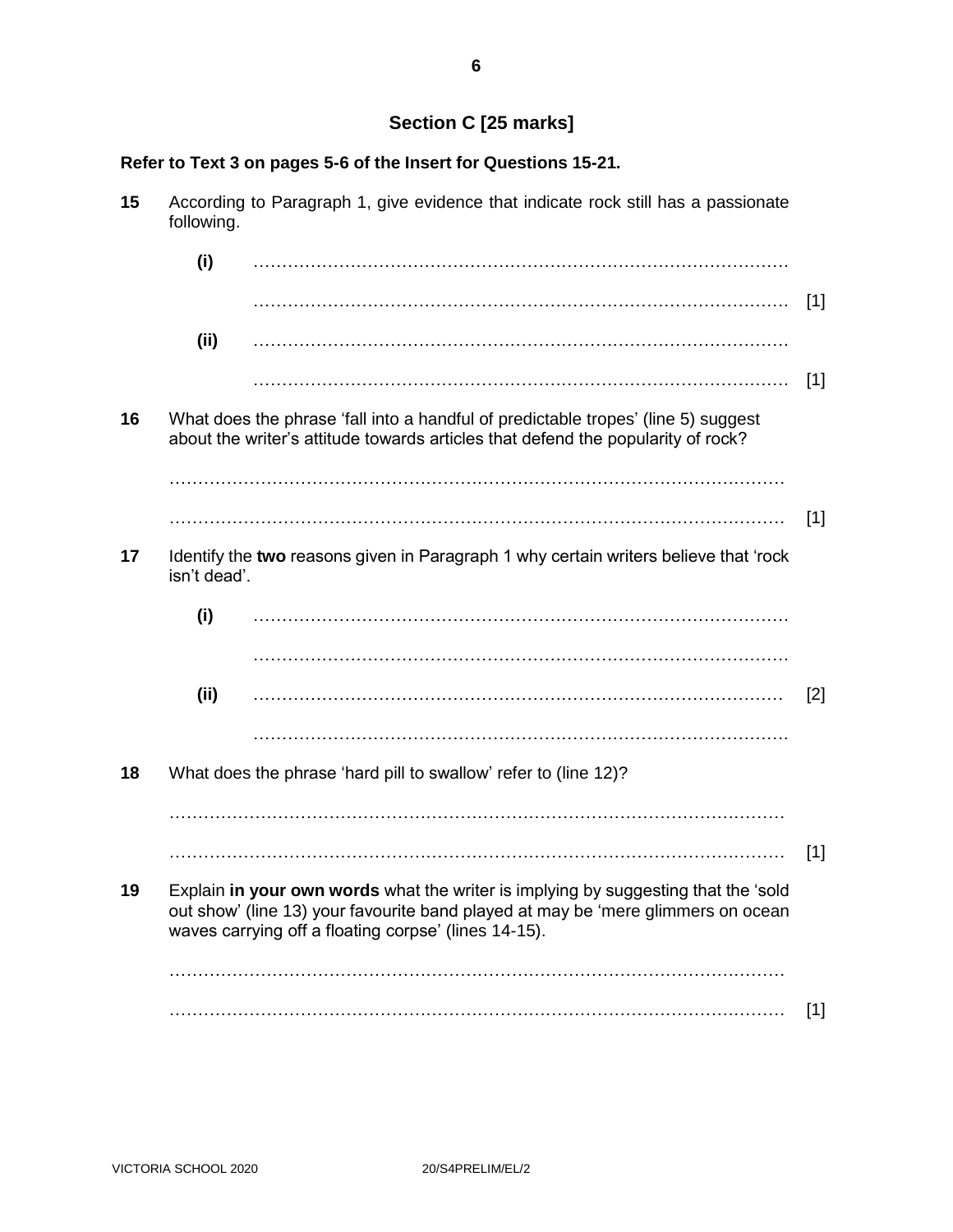**20** Here's part of a conversation between two students, Kurt and Britney, who have read this article.



**(a)** With reference to Paragraph 6, give **two** reasons how Britney would explain her position.

|     | (ii) |                                                                                     |  |
|-----|------|-------------------------------------------------------------------------------------|--|
|     |      |                                                                                     |  |
| (b) |      | Identify an example from the same paragraph that Kurt can give to support his view. |  |
|     |      |                                                                                     |  |
|     |      |                                                                                     |  |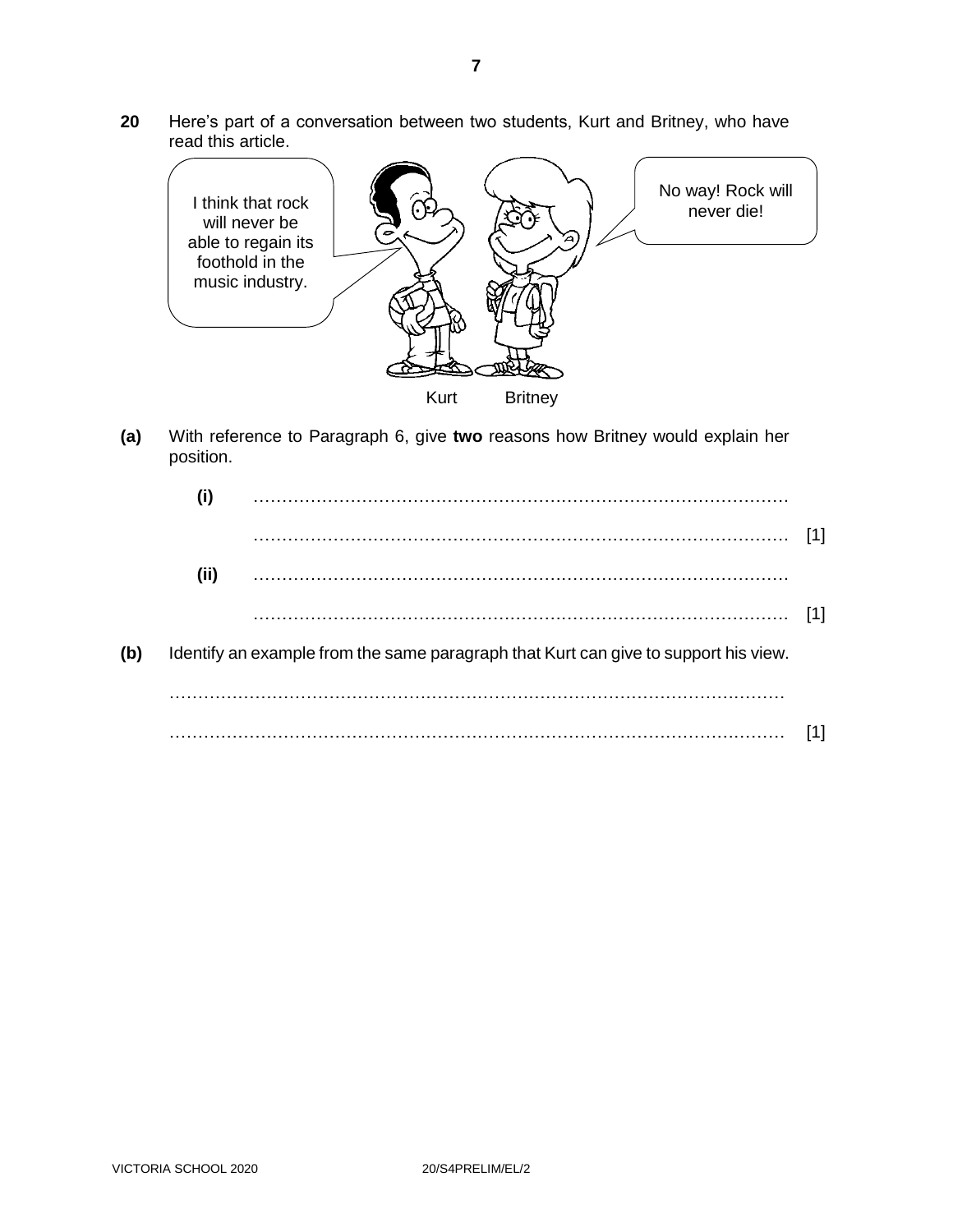Using your own words as far as possible, summarise the reasons for the demise<br>of rock and its potential to regain popularity.  $21$ 

#### Use information only from Paragraphs 3 to 5.

Your summary must be in continuous writing (not note form). It must not be longer than 80 words (not counting the words given to help you begin).

| The slow death of rock has been caused by the |
|-----------------------------------------------|
|                                               |
|                                               |
|                                               |
|                                               |
|                                               |
|                                               |
|                                               |
|                                               |
|                                               |
|                                               |
|                                               |
|                                               |
|                                               |
|                                               |
|                                               |
|                                               |
|                                               |
|                                               |
|                                               |
|                                               |
|                                               |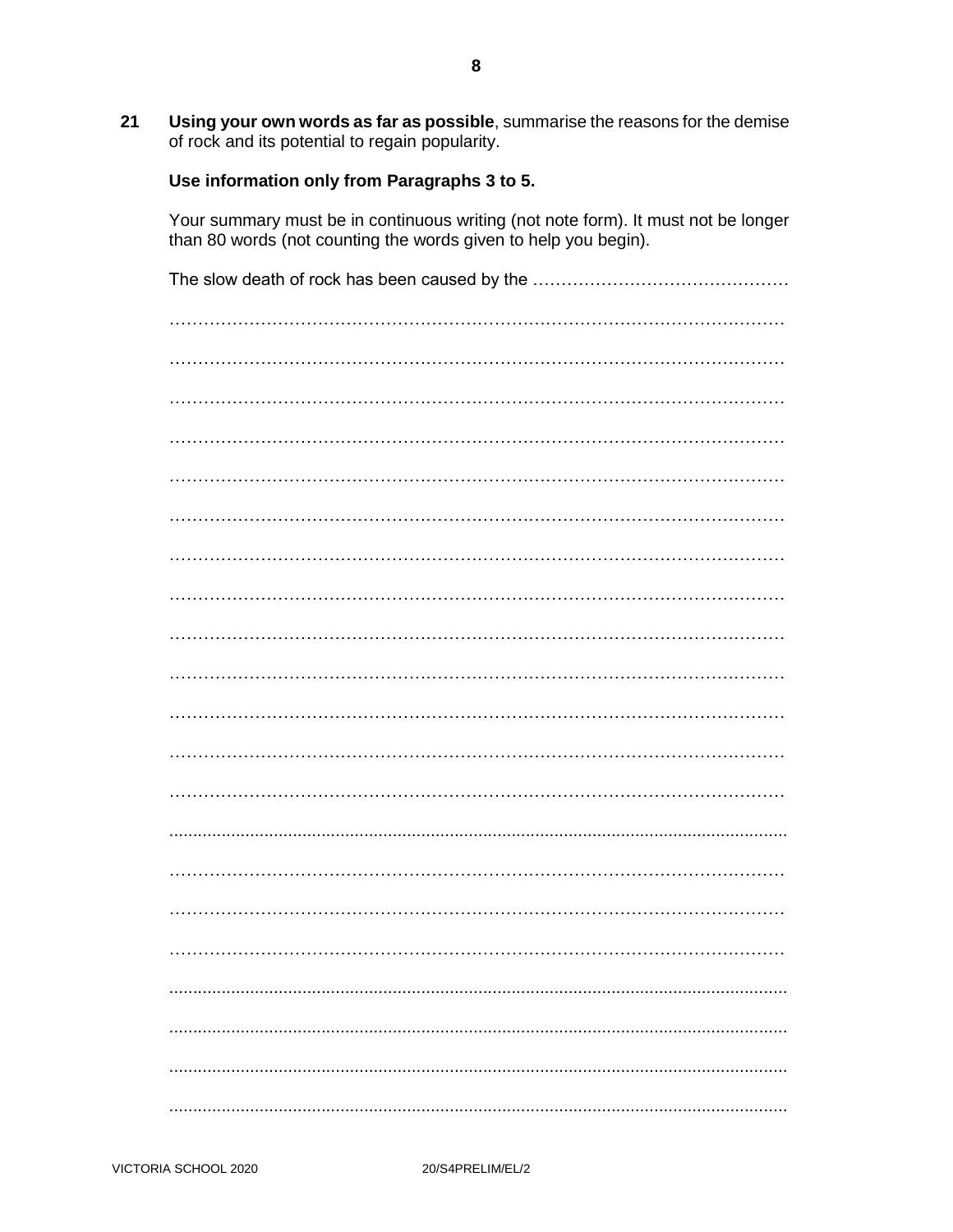$\overline{9}$ 

| No. of words:      |
|--------------------|
| For Examiner's Use |

| <b>For Examiner's Use</b> |                |
|---------------------------|----------------|
| <b>Content</b>            | /8             |
| Language                  | $\prime\prime$ |
| Total                     | /15            |

 $[15]$